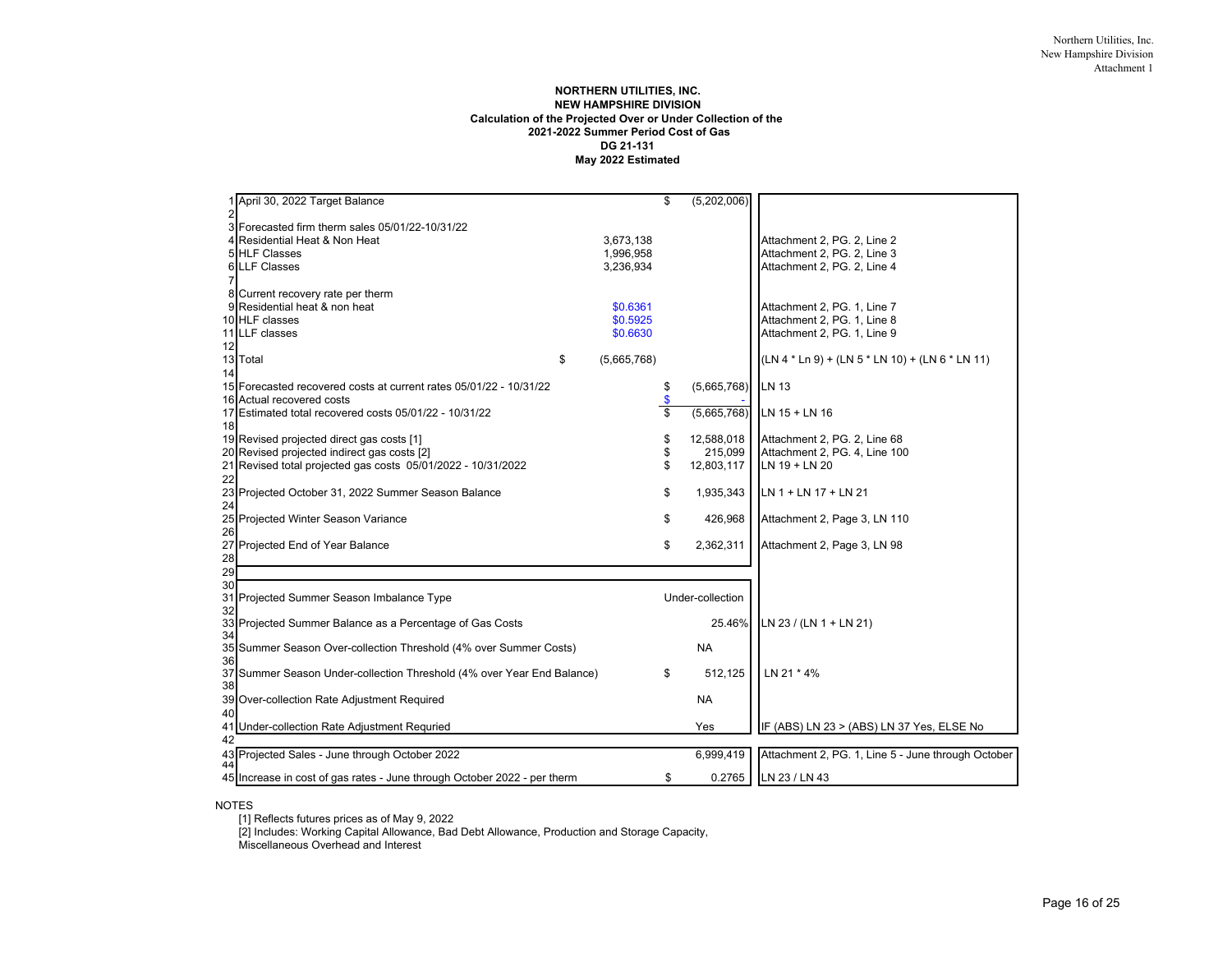#### Northern Utilities, Inc. New Hampshire Division Attachment 2Page 1 of 4 **Northern Utilities** Page 1 of 4

**NEW HAMPSHIRE (Over) / Undercollection Analysis, Balances and Interest Calculation**

|                                                |        | Winter<br>Summer      |                |                                                    |          |                                   |                         |                             |                                                |                |                                 |                                              |                             |
|------------------------------------------------|--------|-----------------------|----------------|----------------------------------------------------|----------|-----------------------------------|-------------------------|-----------------------------|------------------------------------------------|----------------|---------------------------------|----------------------------------------------|-----------------------------|
| <b>Sales Revenues</b>                          |        | (Actual)              | (Actual)       | (Actual)                                           | (Actual) | (Actual)                          | (Forecast)              | (Forecast)                  | (Forecast)                                     | (Forecast)     | (Forecast)                      | (Forecast)                                   | (Forecast)                  |
| Volumes                                        | Oct-21 | <b>Nov-21</b>         | Dec-21         | $Jan-22$                                           | Feb-22   | Mar-22                            | Apr-22                  | $May-22$                    | <b>Jun-22</b>                                  | <b>Jul-22</b>  | Aug-22                          | Sep-22                                       | Oct-22                      |
| Residential Heat & Non Heat                    |        |                       |                |                                                    |          |                                   | 1,615,855               | 791,744                     | 517,185                                        | 437,049        | 443,237                         | 491,840                                      | 992,084                     |
| Sales HLF Classes                              |        |                       |                |                                                    |          |                                   | 280,756                 | 418,861                     | 285,038                                        | 250,296        | 254,950                         | 275,778                                      | 512,036                     |
| Sales LLF Classes                              |        |                       |                |                                                    |          |                                   | 1,559,929               | 697,006                     | 455,024                                        | 386,854        | 392,235                         | 440,500                                      | 865,314                     |
| Total                                          |        |                       |                |                                                    |          |                                   | 3,456,540               | 1,907,611                   | 1,257,246                                      | 1,074,199      | 1,090,422                       | 1,208,118                                    | 2,369,434                   |
| Rates                                          |        |                       |                |                                                    |          |                                   |                         |                             |                                                |                |                                 |                                              |                             |
| Residential Heat & Non Heat CGA                |        |                       |                |                                                    |          |                                   | \$1.0547                | \$0.6361                    | \$0.6361                                       | \$0.6361       | \$0.6361                        | \$0.6361                                     | \$0.6361                    |
| Sales HLF Classes CGA                          |        |                       |                |                                                    |          |                                   | \$0.9608                | \$0.5925                    | \$0.5925                                       | \$0.5925       | \$0.5925                        | \$0.5925                                     | \$0.5925                    |
| Sales LLF Classes CGA                          |        |                       |                |                                                    |          |                                   | \$1,0706                | \$0.6630                    | \$0,6630                                       | \$0,6630       | \$0,6630                        | \$0.6630                                     | \$0.6630                    |
| Revenues                                       |        |                       |                |                                                    |          |                                   |                         |                             |                                                |                |                                 |                                              |                             |
| Residential Heat & Non Heat                    |        |                       |                |                                                    | \$       |                                   | \$<br>$(1,704,242)$ \$  | $(503, 628)$ \$             | (328, 981)<br>\$                               | (278,007)      | \$<br>$(281, 943)$ \$           | $(312,860)$ \$                               | (631, 064)                  |
| Sales HLF Classes                              |        |                       |                |                                                    | - \$     |                                   | $(269, 751)$ \$<br>\$   | $(248, 175)$ \$             | $(168, 885)$ \$                                | $(148,300)$ \$ | $(151,058)$ \$                  | $(163, 398)$ \$                              | (303, 382)                  |
| Sales LLF Classes                              |        |                       |                |                                                    |          |                                   | \$.<br>$(1,670,060)$ \$ | $(462, 115)$ \$             | $(301, 681)$ \$                                | (256, 484)     | $\mathbb{S}$<br>$(260, 052)$ \$ | $(292,051)$ \$                               | (573, 703)                  |
| <b>Total Sales</b>                             |        |                       |                | $(3,825,791)$ \$ $(5,514,058)$ \$ $(7,324,017)$ \$ |          | $(6,736,040)$ \$ $(5,403,945)$ \$ | (3,644,053)             | (1,213,919)                 | (799, 547)<br>\$                               | (682, 791)     | \$<br>$(693,053)$ \$            | $(768, 309)$ \$                              | (1,508,149)                 |
|                                                |        |                       |                |                                                    |          |                                   |                         | \$                          | \$                                             |                |                                 |                                              |                             |
| Winter<br>Summer                               |        |                       |                |                                                    |          |                                   |                         |                             |                                                |                |                                 |                                              |                             |
|                                                |        |                       |                |                                                    |          |                                   |                         |                             |                                                |                |                                 |                                              |                             |
| <b>Gas Costs and Credits</b>                   |        | (Actual)              | (Actual)       | (Actual)                                           | (Actual) | (Actual)                          | (Forecast)              | (Forecast)                  | (Forecast)                                     | (Forecast)     | (Forecast)                      | (Forecast)                                   | (Forecast)                  |
|                                                | Oct-21 | <b>Nov-21</b>         | Dec-21         | $Jan-22$                                           | Feb-22   | Mar-22                            | Apr-22                  | May-22                      | <b>Jun-22</b>                                  | <b>Jul-22</b>  | Aug-22                          | Sep-22                                       | Oct-22                      |
| Demand Costs (net of Capacity Assignment)      |        |                       |                |                                                    |          |                                   |                         |                             |                                                |                |                                 |                                              |                             |
| Pipeline                                       |        |                       |                |                                                    |          |                                   | \$<br>455,451           | 455,451<br>$\mathbf{s}$     | 455,451<br>\$.<br>\$.                          | 455,451        | 455,451<br>s.                   | 455,451<br>\$                                | $\sqrt{3}$<br>455,451       |
| Storage                                        |        |                       |                |                                                    |          |                                   | \$<br>644,421           | 644,421<br>\$               | \$<br>644,421<br>\$                            | 644,421        | $\mathbb{S}$<br>644,421         | \$<br>644,421                                | $\sqrt{3}$<br>644,421       |
| On-system Peaking                              |        |                       |                |                                                    |          |                                   | \$<br>97,714            | 16,975<br>\$                | \$<br>16,975<br>\$                             | 16,975         | \$<br>16,975                    | \$<br>16,975                                 | 16,975<br><b>S</b>          |
| Off-System Peaking                             |        |                       |                |                                                    |          |                                   | \$<br>312.646           | \$<br>312.646               | \$.<br>\$.<br>312.646                          | 312.646        | \$<br>312,646                   | s.<br>312.646                                | <b>S</b><br>312.646         |
| <b>Total Demand Costs</b>                      |        |                       |                |                                                    |          |                                   | \$<br>1,510,232         | $\mathfrak s$<br>1,429,493  | 1,429,493<br>$\mathbf{\hat{S}}$<br>\$.         |                | 1,429,493 \$ 1,429,493          | \$<br>1,429,493                              | $\mathbf{s}$<br>1,429,493   |
|                                                |        |                       |                |                                                    |          |                                   |                         |                             |                                                |                |                                 |                                              |                             |
|                                                |        |                       |                |                                                    |          |                                   |                         |                             |                                                |                |                                 |                                              |                             |
| Asset Management and Capacity Release          |        |                       |                |                                                    |          |                                   |                         |                             |                                                |                |                                 |                                              |                             |
| <b>NUI AMA Revenue</b>                         |        |                       |                |                                                    |          |                                   | $$(1,743,852)$ \$       | $(826, 470)$ \$             | (826, 470)<br>s                                | (826, 470)     | \$<br>$(826, 470)$ \$           | $(826, 470)$ \$                              | (826, 470)                  |
| <b>NUI Capacity Release</b>                    |        |                       |                |                                                    |          |                                   |                         |                             | \$<br>\$                                       | £.             |                                 |                                              | - 35                        |
| NUI AMA Rev & Cap. Release Subtotal            |        |                       |                |                                                    |          |                                   |                         |                             |                                                |                |                                 |                                              |                             |
| NH AMA Revenue                                 |        |                       |                |                                                    |          |                                   | \$<br>$(717, 957)$ \$   | (340, 264)                  | (340, 264)<br>\$<br>s                          | (340, 264)     | $(340, 264)$ \$<br>\$           | $(340, 264)$ \$                              | (340, 264)                  |
| NH Capacity Release                            |        |                       |                |                                                    |          |                                   |                         |                             |                                                |                |                                 |                                              |                             |
| NH Total Asset Management and Capacity Release |        |                       |                |                                                    |          |                                   | \$<br>(717, 957)        | (340, 264)<br>\$            | (340, 264)                                     | (340, 264)     | $(340, 264)$ \$                 | $(340, 264)$ \$                              | (340, 264)                  |
|                                                |        |                       |                |                                                    |          |                                   |                         |                             |                                                |                |                                 |                                              |                             |
| Outage Replacement                             |        |                       |                |                                                    |          |                                   | \$<br>$7,067$ \$        | 328                         | 328<br>\$<br>S                                 | 328            | 328<br>\$                       | $328$ \$<br>\$                               | 328                         |
|                                                |        |                       |                |                                                    |          |                                   |                         |                             |                                                |                |                                 |                                              |                             |
| Re-entry Rate & Conversion Rate Revenue        |        |                       |                |                                                    |          |                                   |                         | $\overline{a}$              | \$<br>$\sim$<br>\$                             | $\sim$         | ¢<br>$\sim$                     | $\hat{\mathbf{r}}$<br>$\mathbf{r}$           | -S<br>$\sim$                |
|                                                |        |                       |                |                                                    |          |                                   |                         |                             |                                                |                |                                 |                                              |                             |
| Off-system sales                               |        |                       |                |                                                    |          |                                   |                         |                             |                                                |                |                                 |                                              |                             |
| Net Demand Costs                               |        | \$<br>$1,288,367$ \$  | 1,269,577 \$   | 1,298,726 \$                                       |          | $1,325,570$ \$ $1,255,207$ \$     |                         | 799,342 \$ 1,089,556        | 1,089,556<br>\$.<br>\$.                        |                |                                 | $1,089,556$ \$ $1,089,556$ \$ $1,089,556$ \$ | 1,089,556                   |
|                                                |        |                       |                |                                                    |          |                                   |                         |                             |                                                |                |                                 |                                              |                             |
| <b>NUI Commodity Costs</b>                     |        |                       |                |                                                    |          |                                   |                         |                             |                                                |                |                                 |                                              |                             |
| <b>NUI Total Pipeline Volumes</b>              |        |                       |                |                                                    |          |                                   | 1,103,596               | 623,919                     | 427,539                                        | 395,807        | 401,078                         | 426,093                                      | 718,859                     |
| Pipeline Costs Modeled in Sendout™             |        |                       |                |                                                    |          |                                   | 4.220.796<br>\$         | 2,197,031<br>\$             | 1,475,856<br>\$<br>\$.                         | 1,373,084      | 1,382,979<br>\$                 | $1,410,783$ \$<br>$\mathbb{S}$               | 2,512,274                   |
| NYMEX Price Used for Forecast                  |        |                       |                |                                                    |          |                                   | 3.9390<br>\$            | 3.8100<br>-\$               | \$<br>3.8390<br>\$                             | 3.8710         | 3.8790<br>\$                    | \$<br>3.8630                                 | 3.8900<br>$\sqrt{3}$        |
| NYMEX Price Used for Update                    |        |                       |                |                                                    |          |                                   | 5.1870<br>\$            | 7.2670<br>- \$              | s.<br>7.0260<br>S.                             | 7.1060         | \$<br>$7.0910$ \$               | $7.0540$ \$                                  | 7.0520                      |
| Increase/(Decrease) NYMEX Price                |        |                       |                |                                                    |          |                                   | \$.<br>1.25             | 3.46<br>\$                  | \$.<br>3.19<br>S.                              | 3.24           | $\mathbb{S}$<br>3.21            | $3.19$ \$<br>$\mathbf{s}$                    | 3.16                        |
| Percentage of purchases tied to NYMEX          |        |                       |                |                                                    |          |                                   | 100.00%                 | 100.00%                     | 100.00%                                        | 100.00%        | 100.00%                         | 100.00%                                      | 100.00%                     |
| Increase/(Decrease) in Pipeline Costs          |        |                       |                |                                                    |          |                                   | \$.<br>1,377,288        | 2,156,888<br>\$             | 1,362,567<br>\$<br>\$                          | 1,280,436      | \$<br>1,288,263                 | 1,359,663<br>\$                              | $\sqrt{3}$<br>2,273,032     |
|                                                |        |                       |                |                                                    |          |                                   |                         |                             |                                                |                |                                 |                                              |                             |
| <b>Total Updated Pipeline Costs</b>            |        |                       |                |                                                    |          |                                   | \$.<br>5.598.084        | \$<br>4,353,919             | $\mathbb{S}$<br>2,838,423<br>s.                | 2,653,519      | 2,671,242<br>s.                 | s.<br>2,770,446                              | l \$<br>4,785,306           |
| New Hampshire Allocated Percentage             |        |                       |                |                                                    |          |                                   | 31.67%                  | 30.87%                      | 29.65%                                         | 27.35%         | 27.40%                          | 28.59%                                       | 33.29%                      |
| NH Updated Pipeline Costs                      |        |                       |                |                                                    |          |                                   | \$.<br>1,772,670        | 1,344,039<br>$\mathbb{S}$   | 841,704                                        | 725,855 \$     | 732,036 \$                      | 792,111 \$                                   | 1,593,130                   |
|                                                |        |                       |                |                                                    |          |                                   |                         |                             |                                                |                |                                 |                                              |                             |
| <b>NH Peaking Volumes</b>                      |        |                       |                |                                                    |          |                                   | 1.794                   | 1.860                       | 1.800                                          | 1.860          | 1.860                           | 1.800                                        | 1,860                       |
| NH Peaking Costs Modeled in Sendout            |        |                       |                |                                                    |          |                                   | 10,221<br>\$            | 10,555<br>\$                | $\mathbb S$<br>11,094<br>\$                    | 11,464         | 11,464<br>s.                    | 13,455<br>\$                                 | l s<br>14,402               |
| Percentage of purchases tied to NYMEX          |        |                       |                |                                                    |          |                                   | 3.18%                   | 3.18%                       | 3.18%                                          | 3.18%          | 3.18%                           | 3.18%                                        | 3.18%                       |
| Change in NYMEX Price                          |        |                       |                |                                                    |          |                                   | \$<br>1.25              | 3.46<br>\$.                 | 3.19<br>\$<br>\$                               | 3.24           | \$<br>3.21                      | $3.19$ \$<br>S                               | 3.16                        |
| Increase/(Decrease) in Pieaking Costs          |        |                       |                |                                                    |          |                                   | \$<br>71                | 205<br>\$                   | \$<br>183<br>\$                                | 192            | 190<br>\$                       | \$<br>183                                    | $\sqrt{3}$<br>187           |
|                                                |        |                       |                |                                                    |          |                                   | s.                      |                             | \$                                             |                | \$                              | \$                                           |                             |
| <b>Total Update Peaking Costs</b>              |        |                       |                |                                                    |          |                                   | 10,292                  | 10,760<br>\$                | 11,276<br>\$                                   | 11,655         | 11,654                          | 13,638                                       | <b>S</b><br>14,589          |
| New Hampshire Allocated Percentage             |        |                       |                |                                                    |          |                                   | 31.67%                  | 30.87%                      | 29.65%                                         | 27.35%         | 27.40%                          | 28.59%                                       | 33.29%                      |
| <b>NH Updated Peaking Costs</b>                |        |                       |                |                                                    |          |                                   | 3,259<br>\$             | 3,322                       | 3,344<br>\$                                    | 3,188<br>- \$  | $3,194$ \$                      | 3,899                                        | 4,857                       |
|                                                |        |                       |                |                                                    |          |                                   |                         |                             |                                                |                |                                 |                                              |                             |
| <b>NH Commodity Costs</b>                      |        |                       |                |                                                    |          |                                   |                         |                             |                                                |                |                                 |                                              |                             |
| Pipeline                                       |        |                       |                |                                                    |          |                                   | \$<br>1,772,670         | \$1,344,039                 | 841,704<br>\$<br>S                             | 725,855        | 732,036<br>\$                   | 792,111 \$<br>\$                             | 1,593,130                   |
| Storage                                        |        |                       |                |                                                    |          |                                   | \$                      |                             | \$<br>S                                        |                |                                 | -S                                           | -\$                         |
| Peaking                                        |        |                       |                |                                                    |          |                                   | 3,259                   | 3,322                       | 3,344                                          | 3.188<br>S     | 3,194                           | 3.899<br>£.                                  | $\mathbf{\hat{S}}$<br>4,857 |
| <b>Total Commodity Costs</b>                   |        |                       |                | $1,688,692$ \$ $3,522,039$ \$ $5,641,895$ \$       |          | 4,036,029 \$ 2,592,281 \$         | 1,775,929               | 1,347,361<br>\$             | 845,048<br>$\mathcal{S}$<br>$\mathbf{\hat{A}}$ | 729,043        | $735,230$ \$<br>-S              | 796,010 \$                                   | 1,597,987                   |
| <b>Inventory Finance Charge</b>                |        |                       |                |                                                    |          |                                   | 114<br>S                |                             | S.<br>S                                        |                | \$.                             | - S                                          | ΙS                          |
|                                                |        |                       |                |                                                    |          |                                   |                         |                             |                                                |                |                                 |                                              |                             |
|                                                |        |                       |                |                                                    |          |                                   |                         |                             |                                                |                |                                 |                                              |                             |
| <b>Total Anticipated Direct Cost of Gas</b>    |        | $2.977.059$ \$<br>\$. | $4.791.616$ \$ | $6.940.621$ \ \$                                   |          | $5.361.599$ \$ 3.847.488 \$       |                         | $2.575.385$ \$ 2.436.917 \$ | $1.934.604$ \ \$                               |                |                                 | 1,818,600 \$ 1,824,786 \$ 1,885,566 \$       | 2.687.544                   |

Page 17 of 25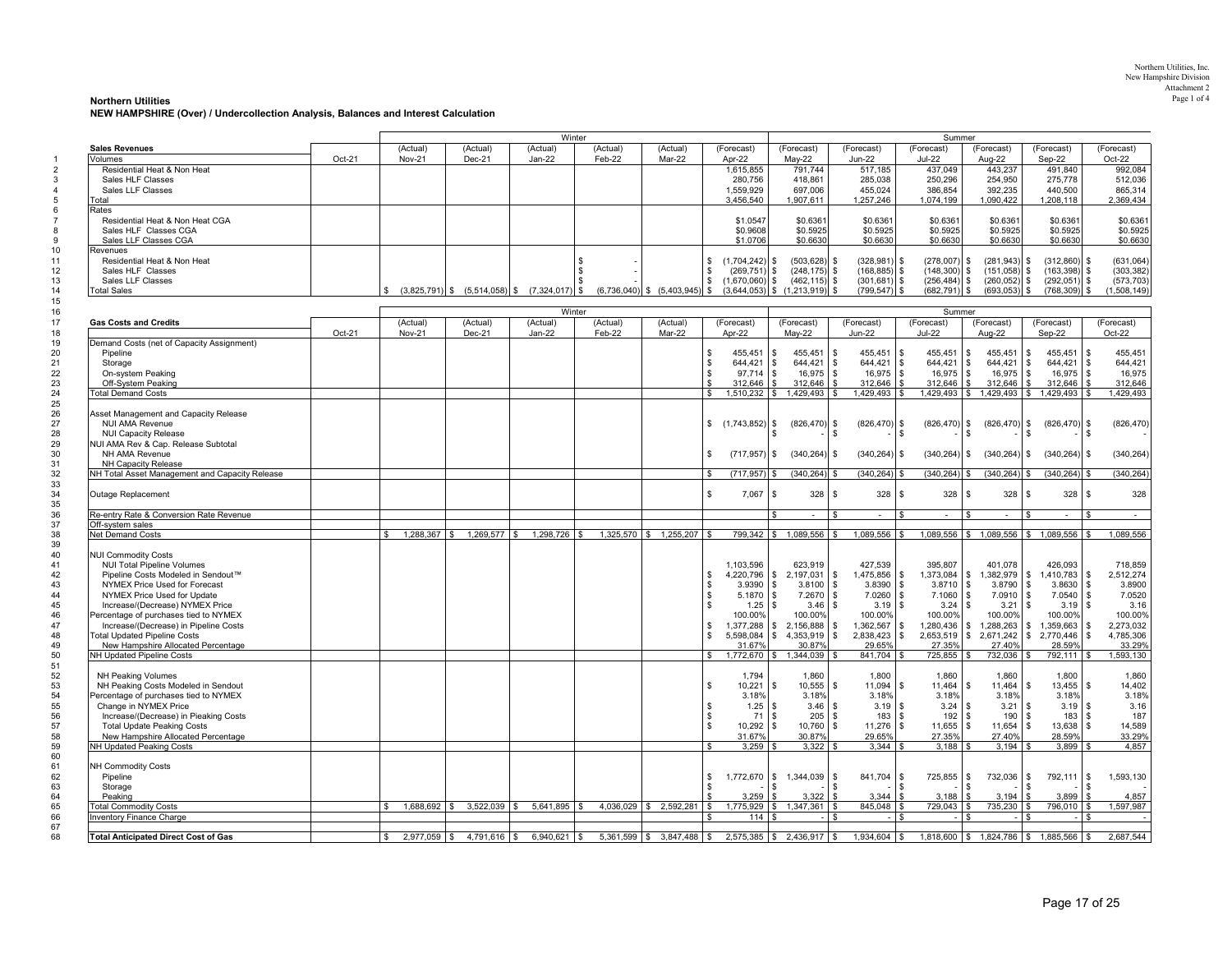#### **Northern Utilities** Page 2 of 4 **NEW HAMPSHIRE (Over) / Undercollection Anal**

| <b>Sales Revenues</b><br>Volumes               | Winter           | Summer                         | Prior<br>Period |              | Total             |
|------------------------------------------------|------------------|--------------------------------|-----------------|--------------|-------------------|
| Residential Heat & Non Heat                    |                  |                                |                 |              |                   |
| Sales HLF Classes                              |                  |                                |                 |              |                   |
| Sales LLF Classes                              |                  |                                |                 |              |                   |
| Total                                          |                  |                                |                 |              |                   |
| Rates                                          |                  |                                |                 |              |                   |
| Residential Heat & Non Heat CGA                |                  |                                |                 |              |                   |
| Sales HLF Classes CGA                          |                  |                                |                 |              |                   |
| Sales LLF Classes CGA                          |                  |                                |                 |              |                   |
| Revenues                                       |                  |                                |                 |              |                   |
| Residential Heat & Non Heat                    |                  |                                |                 |              |                   |
| Sales HLF Classes                              |                  |                                |                 |              |                   |
| Sales LLF Classes                              |                  |                                |                 |              |                   |
| <b>Total Sales</b>                             |                  | \$ (32,447,904) \$ (5,665,768) |                 |              | \$ (38, 113, 672) |
|                                                |                  |                                |                 |              |                   |
| <b>Gas Costs and Credits</b>                   |                  |                                |                 |              |                   |
|                                                |                  |                                |                 |              | Total             |
| Demand Costs (net of Capacity Assignment)      |                  |                                |                 |              |                   |
| Pipeline                                       |                  |                                |                 |              |                   |
| Storage                                        |                  |                                |                 |              |                   |
| On-system Peaking                              |                  |                                |                 |              |                   |
| Off-System Peaking                             |                  |                                |                 |              |                   |
| <b>Total Demand Costs</b>                      |                  |                                |                 |              |                   |
|                                                |                  |                                |                 |              |                   |
| Asset Management and Capacity Release          |                  |                                |                 |              |                   |
| <b>NUI AMA Revenue</b>                         |                  |                                |                 |              |                   |
| <b>NUI Capacity Release</b>                    |                  |                                |                 |              |                   |
| NUI AMA Rev & Cap. Release Subtotal            |                  |                                |                 |              |                   |
| NH AMA Revenue                                 |                  |                                |                 |              |                   |
| NH Capacity Release                            |                  |                                |                 |              |                   |
| NH Total Asset Management and Capacity Release |                  |                                |                 |              |                   |
|                                                |                  |                                |                 |              |                   |
| Outage Replacement                             |                  |                                |                 |              |                   |
| Re-entry Rate & Conversion Rate Revenue        |                  |                                |                 | \$           |                   |
| Off-system sales                               |                  |                                |                 |              |                   |
| <b>Net Demand Costs</b>                        | \$<br>7,236,789  | 6,537,339<br>\$                |                 | $\mathsf{s}$ | 13,774,128        |
|                                                |                  |                                |                 |              |                   |
| <b>NUI Commodity Costs</b>                     |                  |                                |                 |              |                   |
| <b>NUI Total Pipeline Volumes</b>              |                  |                                |                 |              |                   |
| Pipeline Costs Modeled in Sendout™             |                  |                                |                 |              |                   |
| NYMEX Price Used for Forecast                  |                  |                                |                 |              |                   |
| NYMEX Price Used for Update                    |                  |                                |                 |              |                   |
| Increase/(Decrease) NYMEX Price                |                  |                                |                 |              |                   |
| Percentage of purchases tied to NYMEX          |                  |                                |                 |              |                   |
| Increase/(Decrease) in Pipeline Costs          |                  |                                |                 |              |                   |
| <b>Total Updated Pipeline Costs</b>            |                  |                                |                 |              |                   |
| New Hampshire Allocated Percentage             |                  |                                |                 |              |                   |
| NH Updated Pipeline Costs                      |                  |                                |                 |              |                   |
|                                                |                  |                                |                 |              |                   |
| <b>NH Peaking Volumes</b>                      |                  |                                |                 |              |                   |
| NH Peaking Costs Modeled in Sendout            |                  |                                |                 |              |                   |
| Percentage of purchases tied to NYMEX          |                  |                                |                 |              |                   |
| Change in NYMEX Price                          |                  |                                |                 |              |                   |
| Increase/(Decrease) in Pieaking Costs          |                  |                                |                 |              |                   |
| <b>Total Update Peaking Costs</b>              |                  |                                |                 |              |                   |
|                                                |                  |                                |                 |              |                   |
|                                                |                  |                                |                 |              |                   |
| New Hampshire Allocated Percentage             |                  |                                |                 |              |                   |
| NH Updated Peaking Costs                       |                  |                                |                 |              |                   |
| <b>NH Commodity Costs</b>                      |                  |                                |                 |              |                   |
| Pipeline                                       |                  |                                |                 |              |                   |
| Storage                                        |                  |                                |                 |              |                   |
| Peaking                                        |                  |                                |                 |              |                   |
| <b>Total Commodity Costs</b>                   | \$<br>19,256,864 | \$<br>6,050,679                |                 | \$           |                   |
| Inventory Finance Charge                       | \$<br>114        | \$                             |                 | \$           | 25,307,543        |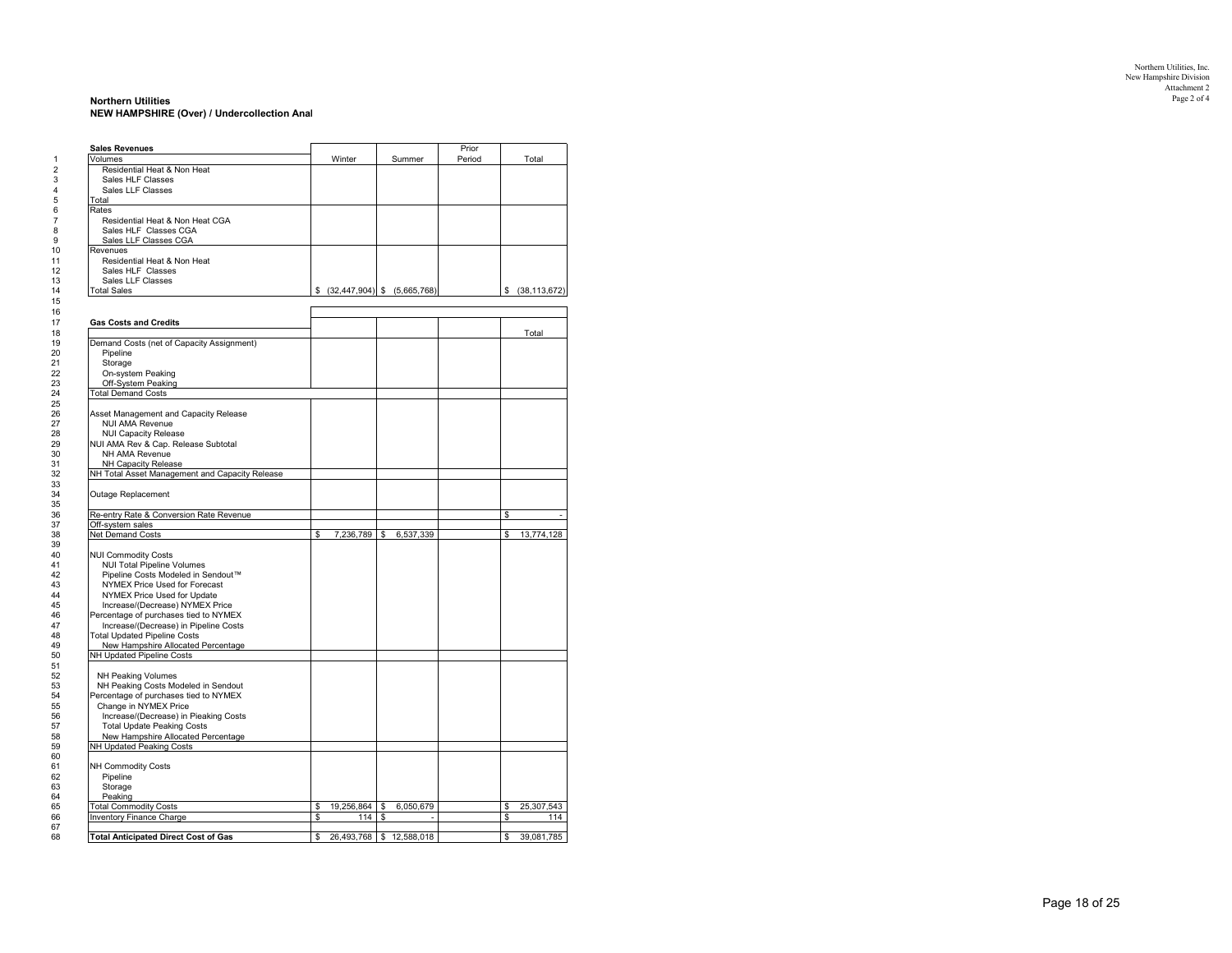| Northern Utilities, Inc. |
|--------------------------|
| New Hampshire Division   |
| Attachment 2             |
| Page 3 of 4              |

**Northern Utilities NEW HAMPSHIRE (Over) / Undercollection Analysis, Balances and Interest Calculation**

|                                                                        |      |                      |                 |                                 | Winter           |                |                                   |               |                                   |                               | Summer             |                                   |                               |            |
|------------------------------------------------------------------------|------|----------------------|-----------------|---------------------------------|------------------|----------------|-----------------------------------|---------------|-----------------------------------|-------------------------------|--------------------|-----------------------------------|-------------------------------|------------|
|                                                                        |      |                      | (Actual)        | (Actual)                        | (Actual)         | (Actual)       | (Actual)                          | (Forecast)    | (Forecast)                        | (Forecast)                    | (Forecast)         | (Forecast)                        | (Forecast)                    | (Forecast) |
|                                                                        |      | Oct-21               | <b>Nov-21</b>   | Dec-21                          | Jan-22           | Feb-22         | Mar-22                            | Apr-22        | May-22                            | <b>Jun-22</b>                 | <b>Jul-22</b>      | Aug-22                            | Sep-22                        | Oct-22     |
| <b>Working Capital</b>                                                 |      |                      |                 |                                 |                  |                |                                   |               |                                   |                               |                    |                                   |                               |            |
| Total Anticipated Direct Cost of Gas                                   |      |                      | 3,133,678       | 4.948.234<br>\$.<br><b>IS</b>   | 7,097,240        | $5,518,217$ \$ | 4.004.107<br>$\sqrt{3}$           | 2,732,004     | 2,456,392<br>\$                   | $1.954.079$ \$                | 1,838,074          | 1,844,261<br>l S                  | $1.905.041$ \$<br>- \$        | 2,707,018  |
| <b>Working Capital Percentage</b>                                      |      |                      | 0.0892%         | 0.09%                           | 0.09%            | 0.09%          | 0.09%                             | 0.09%         | 0.09%                             | 0.09%                         | 0.09%              | 0.09%                             | 0.09%                         | 0.09%      |
| Working Capital Allowance                                              |      |                      | $2.795$ \$      | $4.414$ \ \$                    | $6,331$ \$       | 4.922          |                                   | 2.437         | $2.191$ \$<br>-S.                 |                               | $1.640$ \ \$       | $1.645$ \ \ \$                    | $1.699$ \$                    | 2,415      |
| Beginning Period Working Capital Balance                               |      |                      | $(1,398)$ \$    | 1,398<br>£.                     | 5,821            | $12.176$ \ \$  |                                   | 20,761        | $23,258$ \$<br>$\mathbf{s}$       | $25,515$ \$                   | 27,329             | $29,045$ \$                       | $30.771$ \ \$                 | 32,556     |
| End of Period Working Capital Allowance                                |      |                      | $1.398$ \$      | $5.812$ \$                      | $12,152$ \$      | 17.099 \$      | $20.710$ \$                       | 23,198        | 25.449 \$<br>- \$                 | $27,258$ \$                   | 28,969 \$          | $30,690$ \$                       | $32.470$ \ \$                 | 34,971     |
| Interest                                                               |      |                      | $\Omega$        | $\mathbf{R}$<br>10 <sup>1</sup> | 24               | 40             | 51<br>$\mathbf{s}$<br>- \$        | 60            | 66<br>£.                          | l s                           | 76 \$              | 81                                | 86                            | 91         |
| End of period with Interest                                            | \$   | $(1,398)$ \$         | 1.398           | - \$                            | $12,176$ \$      | $17,138$ \$    | 20,761<br>1 s                     | 23,258        | $25,515$ \$<br>-S.                | $27,329$ \$                   | $29,045$ \$        | $30,771$ \$                       | $32,556$ \$                   | 35,062     |
| <b>Bad Debt</b>                                                        |      |                      |                 |                                 |                  |                |                                   |               |                                   |                               |                    |                                   |                               |            |
| <b>Projected Bad Debt</b>                                              |      | 1 \$                 | $8,836$ \$      | 14,798 \$                       | $(10,232)$ \$    | $4,559$ \$     | $10,087$ \$                       | 7,592         | $15,185$ \$<br>- \$               | $15,185$ \$                   | $22,777$ \$        | $15,185$ \$                       | $22.777$ \$                   | 15,185     |
| Beginning Period Bad Debt Balance                                      |      | <b>S</b>             | $(44, 260)$ \$  | $(35,532)$ \$                   | $(20, 810)$ \$   | $(31, 113)$ \$ | $(26, 632)$ \$                    | $(16,604)$ \$ | $(9,046)$ \$                      | $6,135$ \$                    | $21,357$ \$        | $44,223$ \$                       | $59.548$ \ \$                 | 82,518     |
| End of Period Bad Debt Balance                                         |      |                      | $(35, 424)$ \$  | $(20, 734)$ \$                  | $(31.042)$ \$    | $(26, 554)$ \$ | $(16, 545)$ \$                    | $(9.011)$ \$  | $6,139$ \$                        | $21,320$ \$                   | 44.134 \$          | $59.408$ \$                       | $82.326$ \$                   | 97,703     |
| Interest                                                               |      |                      | $(108)$ \$      | $(76)$ \$                       | $(70)$ \$        | $(78)$ \$      | $(58)$ \$                         | $(35)$ \$     | $(4)$ \$                          | $37$ $\overline{\phantom{1}}$ | 89                 | $140$ $\sqrt{\phantom{0}}$<br>l s | $192$ $\sqrt{5}$              | 244        |
| End of Period Bad Debt Balance with Interest                           |      | $(44.260)$ \$        | $(35,532)$ \$   | $(20, 810)$ \$                  | $(31.113)$ \$    | $(26, 632)$ \$ | $(16,604)$ \$                     | $(9,046)$ \$  | $6,135$ \$                        | $21,357$ \$                   | 44.223             | $59,548$ \$<br>l s                | $82,518$ \$                   | 97,947     |
| Local Production and Storage Capacity                                  |      |                      | $79,351$ \$     | $79,351$ \ \$                   | $79,351$ \ \$    | $79,351$ \$    | $79,351$ \ \$                     | $79,351$ \$   |                                   | l \$<br>- I S                 |                    |                                   | $-$ \$                        |            |
|                                                                        |      | £.                   |                 | $\mathbf{\hat{z}}$              |                  |                |                                   |               |                                   |                               |                    |                                   |                               |            |
| Miscellaneous Overhead                                                 |      | $\bullet$            | 77.268          | 77.268                          | 77.268 \$        | 77.268 \$      | 77.268 \$                         | 77.268        | 19.475 \$<br>- \$                 | $19.475$ \ \$                 |                    | $19,475$ \$                       | $19.475$ \ \$                 | 19.475     |
|                                                                        |      |                      |                 |                                 |                  |                |                                   |               |                                   |                               |                    |                                   |                               |            |
| Gas Cost Other than Bad Debt and Working Capital Over/Under Collection |      |                      |                 |                                 |                  |                |                                   |               |                                   |                               |                    |                                   |                               |            |
| Beginning Balance Over/Under Collection                                | l \$ | 255,642 \$           | 255,642 \$      | $(436, 716)$ \$                 | $(1,004,488)$ \$ |                | $(1,234,293)$ \$ $(2,457,107)$ \$ |               | $(3,865,496)$ \$ $(4,789,249)$ \$ | $(3,558,064)$ \$              |                    | $(2,411,605)$ \$ $(1,261,289)$ \$ | $(111.937)$ \$                | 1,026,031  |
| Net Costs - Revenues                                                   |      |                      | $(692, 113)$ \$ | $(565, 823)$ \$                 | $(226.777)$ \$   |                | $(1,217,823)$ \$ $(1,399,839)$ \$ |               | $(912.049)$ \$ 1.242.474 \$       | $1.154.532$ \ \$              | 1,155,283          | l S                               | 1.151.208   \$1.136.732   \$  | 1,198,869  |
| <b>Ending Balance before Interest</b>                                  |      |                      | $(436, 471)$ \$ | $(1,002,539)$ \$                | $(1,231,265)$ \$ |                | $(2,452,115)$ \$ $(3,856,946)$ \$ |               | $(4,777,545)$ \$ $(3,546,776)$ \$ | $(2,403,532)$ \$              | $(1,256,322)$ \$   | $(110,080)$ \$                    | ,024,795 \$                   | 2,224,900  |
| Average Balance                                                        |      |                      | $(90, 414)$ \$  | (719, 627)<br>S                 | $(1.117.876)$ \$ |                | $(1,843,204)$ \$ $(3,157,027)$ \$ |               | $(4,321,521)$ \$ $(4,168,012)$ \$ | $(2,980,798)$ \$              | (1,833,963)        | $(685, 684)$ \$                   | 456,429 \$                    | 1,625,465  |
| Interest Rate                                                          |      |                      | 3.25%           | 3.25%                           | 3.25%            | 3.25%          | 3.25%                             | 3.25%         | 3.25%                             | 3.25%                         | 3.25%              | 3.25%                             | 3.25%                         | 3.25%      |
| <b>Interest Expense</b>                                                |      |                      | $(245)$ \$      | $(1,949)$ \$                    | $(3,028)$ \$     | $(4,992)$ \$   | $(8,550)$ \$                      | $(11,704)$ \$ | $(11,288)$ \$                     | $(8,073)$ \$                  | $(4,967)$ \$       | $(1,857)$ \$                      |                               | 4,402      |
| Ending Balance Incl Interest Expense                                   |      | 255,642 \$           | $(436.716)$ \$  | $(1.004.488)$ \$                | (1.234.293)      |                | $(2,457,107)$ \$ $(3,865,496)$ \$ |               | $(4,789,249)$ \$ $(3,558,064)$ \$ | $(2,411,605)$ \$              | (1,261,289)        | $(111, 937)$ \$                   | $1.026.031$ \$                | 2,229,302  |
| <b>Total Over/Under Collection Ending Balance</b>                      | \$.  | 209,985 \$           |                 | $(470,850)$ \$ $(1,019,477)$ \$ | $(1,253,229)$ \$ |                | $(2,466,601)$ \$ $(3,861,339)$ \$ |               | $(4,775,038)$ \$ $(3,526,414)$ \$ | $(2,362,918)$ \$              | $(1, 188, 020)$ \$ |                                   | $(21,618)$ \$ 1,141,105 \$    | 2,362,311  |
|                                                                        |      |                      |                 |                                 |                  |                |                                   |               |                                   |                               |                    |                                   |                               |            |
| <b>Total Indirect Cost of Gas</b>                                      |      | $209,985$ \$         | $167,897$ \$    | $173,815$ \$                    | $149,644$ \$     | 161,069 \$     | 161,720 \$                        | 154,969 \$    | $25,625$ \$                       | $28,438$ \$                   | $39,090$ \$        | $34,669$ \$                       | $45.465$ \$                   | 41,812     |
| <b>Total Cost of Gas</b>                                               |      | 209.985<br><b>\$</b> | 3.144.957       | 4,965,430 \$<br>l \$            | 7,090,265        | $5.522.668$ \$ | 4,009,208 \$                      | 2,730,354     | $$2.462.542$ \ \ \$               | 1,963,043<br>l S              | 1,857,689          | S.                                | 1,859,455   \$ 1,931,032   \$ | 2,729,356  |
|                                                                        |      |                      |                 |                                 |                  |                |                                   |               |                                   |                               |                    |                                   |                               |            |

| .<br>107<br>108 | April 30th Target Balance<br>April 30th Projected Balance | (5,202,006)<br>(4,775,038) |
|-----------------|-----------------------------------------------------------|----------------------------|
| 109             |                                                           |                            |
| 110             | Variance                                                  | 426.968                    |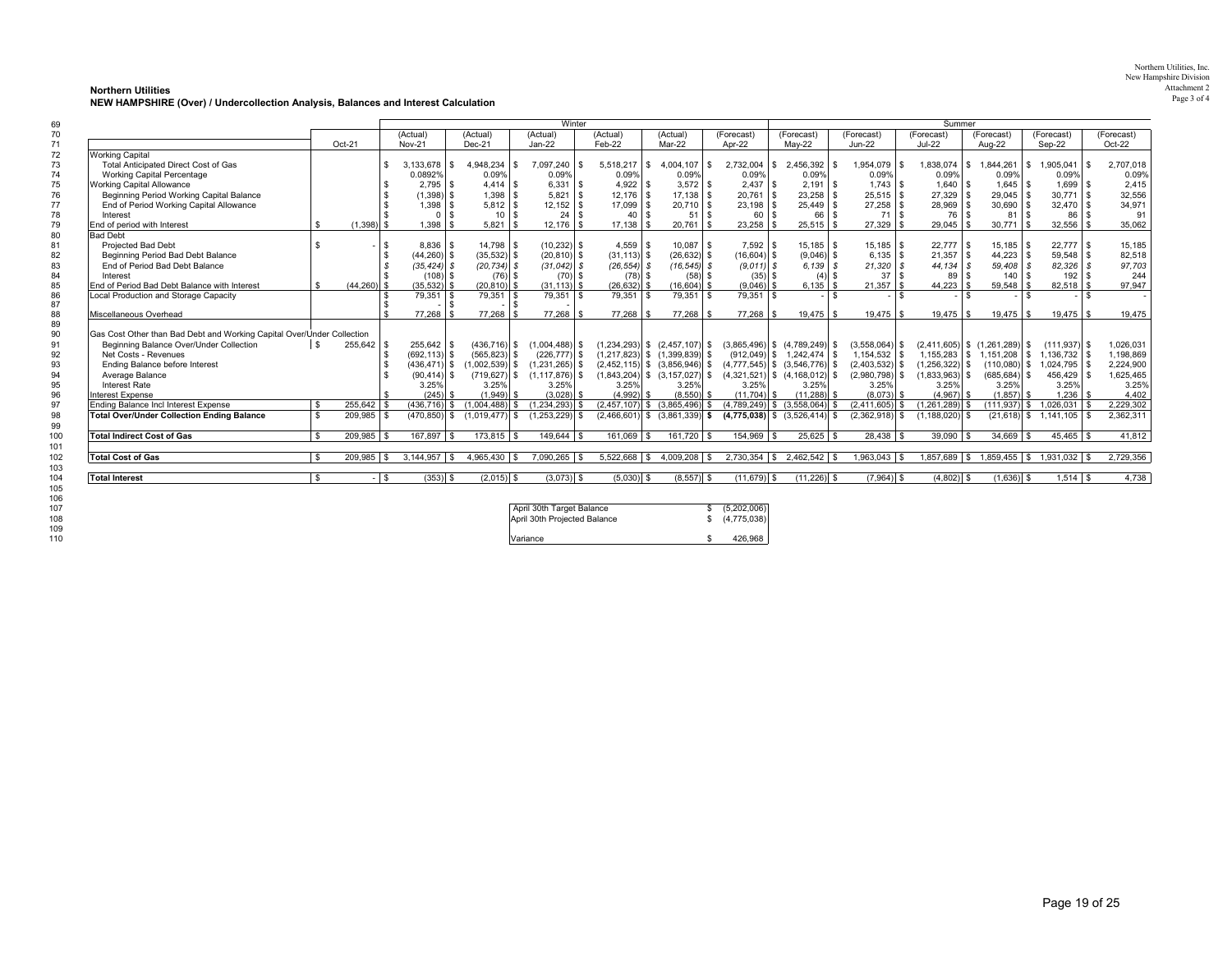#### **Northern Utilities NEW HAMPSHIRE (Over) / Undercollection Anal**

|                                                         |    |                |    |            |    | Prior         |                      |
|---------------------------------------------------------|----|----------------|----|------------|----|---------------|----------------------|
|                                                         |    | Winter         |    | Summer     |    | Period        | Total                |
| <b>Working Capital</b>                                  |    |                |    |            |    |               |                      |
| <b>Total Anticipated Direct Cost of Gas</b>             |    |                |    |            |    |               | \$<br>40.138.346     |
| <b>Working Capital Percentage</b>                       |    |                |    |            |    |               |                      |
| <b>Working Capital Allowance</b>                        | \$ | 24.471         | S  | 11.333     | s  | (1, 398)      | \$<br>34,406         |
| Beginning Period Working Capital Balance                |    |                |    |            |    |               |                      |
| End of Period Working Capital Allowance                 |    |                |    |            |    |               |                      |
| Interest                                                | \$ | 185            | S  | 472        |    |               | \$<br>656            |
| End of period with Interest                             |    |                |    |            |    |               |                      |
| <b>Bad Debt</b>                                         |    |                |    |            |    |               |                      |
| Projected Bad Debt                                      | \$ | 35,639         | s  | 106,295    | s  | $(44,260)$ \$ | 97,674               |
| Beginning Period Bad Debt Balance                       |    |                |    |            |    |               |                      |
| End of Period Bad Debt Balance                          |    |                |    |            |    |               |                      |
| Interest                                                | \$ | $(426)$ \$     |    | 698        |    |               | \$<br>273            |
| End of Period Bad Debt Balance with Interest            |    |                |    |            |    |               |                      |
| Local Production and Storage Capacity                   | S  | 476.106        | S, |            |    |               | \$<br>476,106        |
|                                                         |    |                |    |            |    |               | \$                   |
| Miscellaneous Overhead                                  | \$ | 463,606        | S  | 116,849    |    |               | \$<br>580,455        |
|                                                         |    |                |    |            |    |               |                      |
| Gas Cost Other than Bad Debt and Working Capital Over/U |    |                |    |            |    |               |                      |
| Beginning Balance Over/Under Collection                 |    |                |    |            |    |               | \$<br>(19, 848, 571) |
| Net Costs - Revenues                                    |    |                |    |            |    |               | \$<br>2,024,675      |
| Ending Balance before Interest                          |    |                |    |            |    |               | \$<br>(17, 823, 896) |
| Average Balance                                         |    |                |    |            |    |               | \$<br>(18, 836, 233) |
| <b>Interest Rate</b>                                    |    |                |    |            |    |               |                      |
| <b>Interest Expense</b>                                 |    |                |    |            |    |               | \$<br>(51, 015)      |
| Ending Balance Incl Interest Expense                    |    |                |    |            | S  | 255.642       |                      |
| <b>Total Over/Under Collection Ending Balance</b>       |    |                |    |            |    |               |                      |
|                                                         |    |                |    |            |    |               |                      |
| <b>Total Indirect Cost of Gas</b>                       | \$ | 969.114        | S  | 215.099    | \$ | 209.985       | \$<br>1,394,197      |
| <b>Total Cost of Gas</b>                                | \$ | 27.462.881     | S  | 12,803,117 | \$ | 209.985       | \$<br>40,475,983     |
| <b>Total Interest</b>                                   | \$ | $(30, 709)$ \$ |    | (19, 377)  |    |               | \$<br>(50,086)       |
|                                                         |    |                |    |            |    |               |                      |

Northern Utilities, Inc. New Hampshire Division Attachment 2Page 4 of 4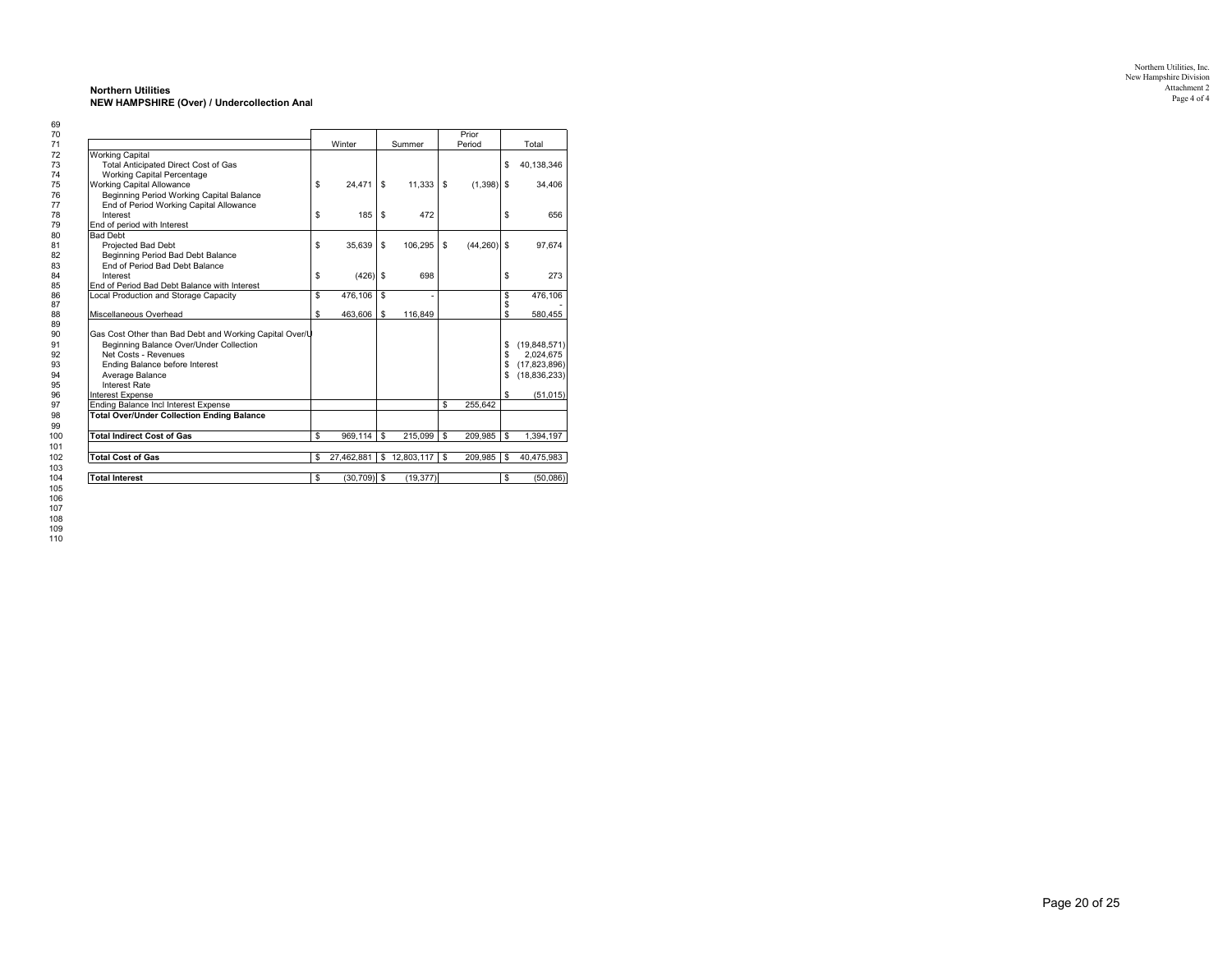# **Typical Residential Heating Bill - 133 therms/Summer Comparison of Summer Proposed vs. Currently Effective Summer 2022 Bills**

|                 |                                   |              | May     | June    | July    | August  | Sept    | October | <b>Summer</b> |
|-----------------|-----------------------------------|--------------|---------|---------|---------|---------|---------|---------|---------------|
|                 | Typical Usage: therms(*)          |              | 51      | 21      | 14      | 12      | 15      | 21      | 133           |
|                 | <b>Proposed Summer 2022 Rates</b> |              |         |         |         |         |         |         |               |
|                 | 4 Customer Charge<br>units $@$    | \$22.20      | \$22.20 | \$22.20 | \$22.20 | \$22.20 | \$22.20 | \$22.20 | \$133.20      |
|                 | 5 First<br>50 units $@$           | \$0.6782     | \$33.91 | \$14.35 | \$9.49  | \$7.88  | \$10.09 | \$14.15 | \$89.87       |
|                 | 6 Over<br>50 units $@$            | \$0.6782     | \$0.40  | \$0.00  | \$0.00  | \$0.00  | \$0.00  | \$0.00  | \$0.40        |
|                 | COG <sub>1</sub>                  | \$0.6361     | \$32.18 |         |         |         |         |         | \$32.18       |
| 8               | COG <sub>2</sub>                  | \$0.9126     |         | \$19.31 |         |         |         |         | \$19.31       |
| 9               | COG <sub>3</sub>                  | \$0.9126     |         |         | \$12.77 |         |         |         | \$12.77       |
| 10              | COG <sub>4</sub>                  | \$0.9126     |         |         |         | \$10.61 |         |         | \$10.61       |
| 11              | COG <sub>5</sub>                  | \$0.9126     |         |         |         |         | \$13.57 |         | \$13.57       |
| 12              | COG <sub>6</sub>                  | \$0.9126     |         |         |         |         |         | \$19.04 | \$19.04       |
| 13 <sub>l</sub> | Summer Period 2022 Avg. COG       | $$0.8075$ *  |         |         |         |         |         |         |               |
| 14              | <b>LDAC</b>                       | \$0.0816     | \$4.13  | \$1.73  | \$1.14  | \$0.95  | \$1.21  | \$1.70  | \$10.86       |
| 15              |                                   | <b>TOTAL</b> | \$92.81 | \$57.59 | \$45.60 | \$41.64 | \$47.07 | \$57.10 | \$341.81      |
|                 |                                   |              |         |         |         |         |         |         |               |

| 16       |                                              |              | May      | June    | July    | August  | Sept    | October | <b>Summer</b> |
|----------|----------------------------------------------|--------------|----------|---------|---------|---------|---------|---------|---------------|
| 17       | Typical Usage: therms                        |              | 51       | 21      | 14      | 12      | 15      | 21      | <u>133</u>    |
| 18       | <b>Currently Effective Summer 2022 Rates</b> |              |          |         |         |         |         |         |               |
|          | 19 Customer Charge<br>units $@$              | \$22.20      | \$22.20  | \$22.20 | \$22.20 | \$22.20 | \$22.20 | \$22.20 | \$133.20      |
| 20 First | 50 units $@$                                 | \$0.6782     | \$33.91  | \$14.35 | \$9.49  | \$7.88  | \$10.09 | \$14.15 | \$89.87       |
| 21 Over  | 50 units $@$                                 | \$0.6782     | \$0.40   | \$0.00  | \$0.00  | \$0.00  | \$0.00  | \$0.00  | \$0.40        |
| 22       | COG <sub>1</sub>                             | \$0.6361     | \$32.18  |         |         |         |         |         | \$32.18       |
| 23       | COG <sub>2</sub>                             | \$0.6361     |          | \$13.46 |         |         |         |         | \$13.46       |
| 24       | COG <sub>3</sub>                             | \$0.6361     |          |         | \$8.90  |         |         |         | \$8.90        |
| 25       | COG <sub>4</sub>                             | \$0.6361     |          |         |         | \$7.39  |         |         | \$7.39        |
| 26       | COG <sub>5</sub>                             | \$0.6361     |          |         |         |         | \$9.46  |         | \$9.46        |
| 27       | COG <sub>6</sub>                             | \$0.6361     |          |         |         |         |         | \$13.27 | \$13.27       |
| 28       | Summer Period 2021 Avg. COG                  | $$0.6361$ *  |          |         |         |         |         |         |               |
| 29       | LDAC                                         | \$0.0816     | \$4.13   | \$1.73  | \$1.14  | \$0.95  | \$1.21  | \$1.70  | \$10.86       |
| 30       |                                              | <b>TOTAL</b> | \$92.81  | \$51.74 | \$41.73 | \$38.42 | \$42.96 | \$51.33 | \$319.00      |
| 31       |                                              | Change       | \$0.00   | \$5.85  | \$3.87  | \$3.21  | \$4.11  | \$5.77  | \$22.82       |
| 32       |                                              | $%$ Chg      | $0.00\%$ | 11.31%  | 9.27%   | 8.36%   | 9.57%   | 11.24%  | 7.15%         |

\*-Note- Weighted by usage. Actual Weather Normalized.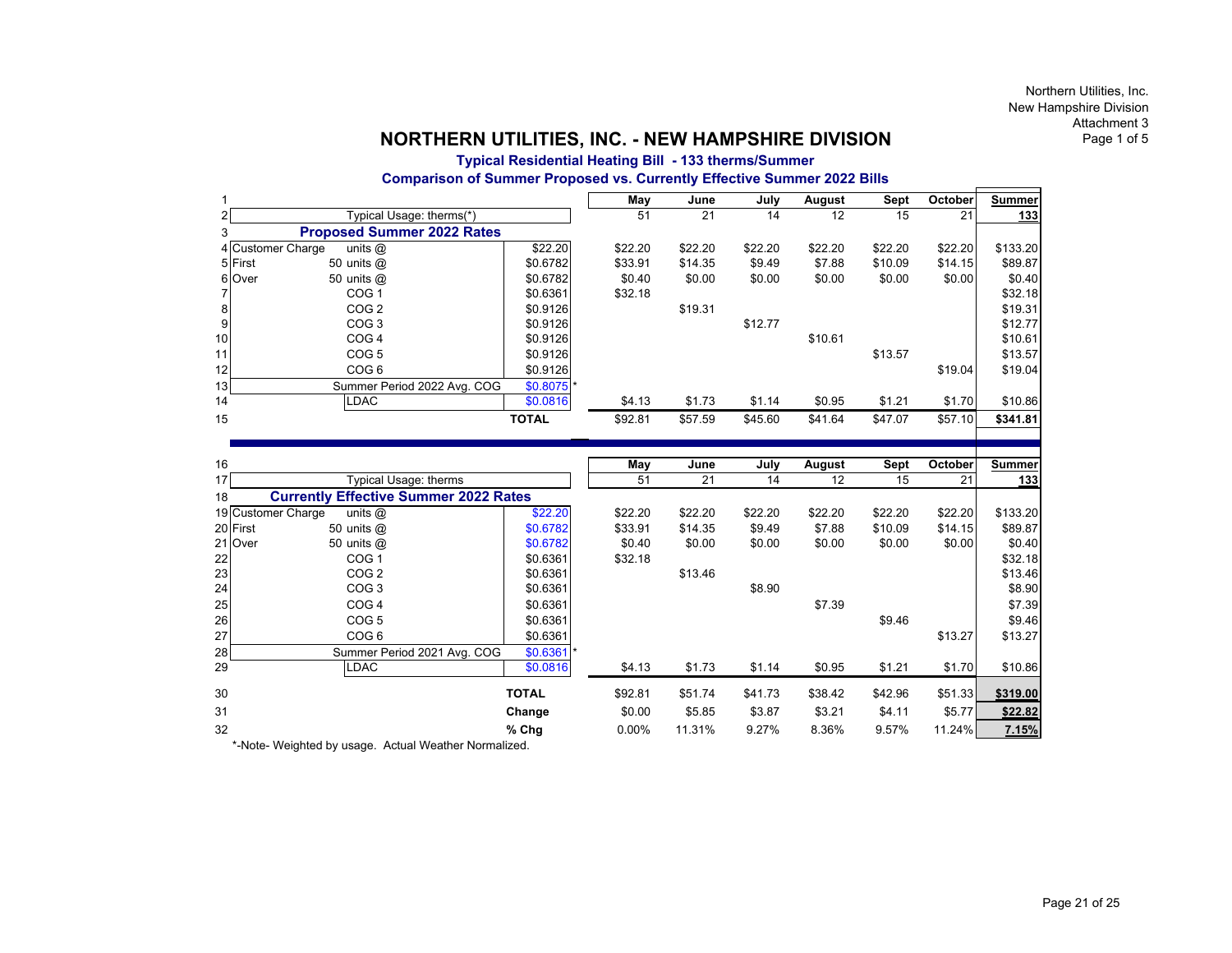# **Typical G-40 Commercial & Industrial Bill - 283 therms/Summer Comparison of Summer Proposed vs. Currently Effective Summer 2022 Bills**

|                   |                                   |              | May      | June     | July     | August  | Sept     | October  | Summer   |
|-------------------|-----------------------------------|--------------|----------|----------|----------|---------|----------|----------|----------|
|                   | Typical Usage: therms(*)          |              | 122      | 42       | 24       | 20      | 31       | 44       | 283      |
|                   | <b>Proposed Summer 2022 Rates</b> |              |          |          |          |         |          |          |          |
| 4 Customer Charge | units $@$                         | \$75.09      | \$75.09  | \$75.09  | \$75.09  | \$75.09 | \$75.09  | \$75.09  | \$450.54 |
| 5 First           | 75 units $@$                      | \$0.2090     | \$15.68  | \$8.85   | \$4.94   | \$4.20  | \$6.56   | \$9.27   | \$49.50  |
| 6 Over            | 75 units $@$                      | \$0.2090     | \$9.75   | \$0.00   | \$0.00   | \$0.00  | \$0.00   | \$0.00   | \$9.75   |
|                   | COG <sub>1</sub>                  | \$0.6630     | \$80.65  |          |          |         |          |          | \$80.65  |
| 8                 | COG <sub>2</sub>                  | \$0.9395     |          | \$39.79  |          |         |          |          | \$39.79  |
| 9                 | COG <sub>3</sub>                  | \$0.9395     |          |          | \$22.23  |         |          |          | \$22.23  |
| 10                | COG <sub>4</sub>                  | \$0.9395     |          |          |          | \$18.88 |          |          | \$18.88  |
| 11                | COG <sub>5</sub>                  | \$0.9395     |          |          |          |         | \$29.49  |          | \$29.49  |
| 12                | COG <sub>6</sub>                  | \$0.9395     |          |          |          |         |          | \$41.68  | \$41.68  |
| 13 <sup>1</sup>   | Summer Period 2022 Avg. COG       | $$0.8209$ *  |          |          |          |         |          |          |          |
| 14                | <b>LDAC</b>                       | \$0.0504     | \$6.13   | \$2.13   | \$1.19   | \$1.01  | \$1.58   | \$2.24   | \$14.29  |
| 15                |                                   | <b>TOTAL</b> | \$187.29 | \$125.86 | \$103.45 | \$99.19 | \$112.72 | \$128.28 | \$756.79 |
|                   |                                   |              |          |          |          |         |          |          |          |

| 16 |                                              |              | May      | June     | July    | August  | Sept     | October  | <b>Summer</b> |
|----|----------------------------------------------|--------------|----------|----------|---------|---------|----------|----------|---------------|
| 17 | Typical Usage: therms                        |              | 122      | 42       | 24      | 20      | 31       | 44       | 283           |
| 18 | <b>Currently Effective Summer 2022 Rates</b> |              |          |          |         |         |          |          |               |
|    | 19 Customer Charge<br>units $@$              | \$75.09      | \$75.09  | \$75.09  | \$75.09 | \$75.09 | \$75.09  | \$75.09  | \$450.54      |
|    | 20 First<br>75 units @                       | \$0.2090     | \$15.68  | \$8.85   | \$4.94  | \$4.20  | \$6.56   | \$9.27   | \$49.50       |
|    | 75 units @<br>21 Over                        | \$0.2090     | \$9.75   | \$0.00   | \$0.00  | \$0.00  | \$0.00   | \$0.00   | \$9.75        |
| 22 | COG <sub>1</sub>                             | \$0.6630     | \$80.65  |          |         |         |          |          | \$80.65       |
| 23 | COG <sub>2</sub>                             | \$0.6630     |          | \$28.08  |         |         |          |          | \$28.08       |
| 24 | COG <sub>3</sub>                             | \$0.6630     |          |          | \$15.68 |         |          |          | \$15.68       |
| 25 | COG <sub>4</sub>                             | \$0.6630     |          |          |         | \$13.32 |          |          | \$13.32       |
| 26 | COG <sub>5</sub>                             | \$0.6630     |          |          |         |         | \$20.81  |          | \$20.81       |
| 27 | COG <sub>6</sub>                             | \$0.6630     |          |          |         |         |          | \$29.41  | \$29.41       |
| 28 | Summer Period 2021 Avg. COG                  | $$0.6630$ *  |          |          |         |         |          |          |               |
| 29 | <b>LDAC</b>                                  | \$0.0504     | \$6.13   | \$2.13   | \$1.19  | \$1.01  | \$1.58   | \$2.24   | \$14.29       |
| 30 |                                              | <b>TOTAL</b> | \$187.29 | \$114.15 | \$96.91 | \$93.63 | \$104.04 | \$116.01 | \$712.04      |
| 31 |                                              | Change       | \$0.00   | \$11.71  | \$6.54  | \$5.56  | \$8.68   | \$12.27  | \$44.75       |
| 32 |                                              | $%$ Chg      | $0.00\%$ | 10.26%   | 6.75%   | 5.94%   | 8.34%    | 10.57%   | 6.29%         |

\*-Note- Weighted by usage. Actual Weather Normalized.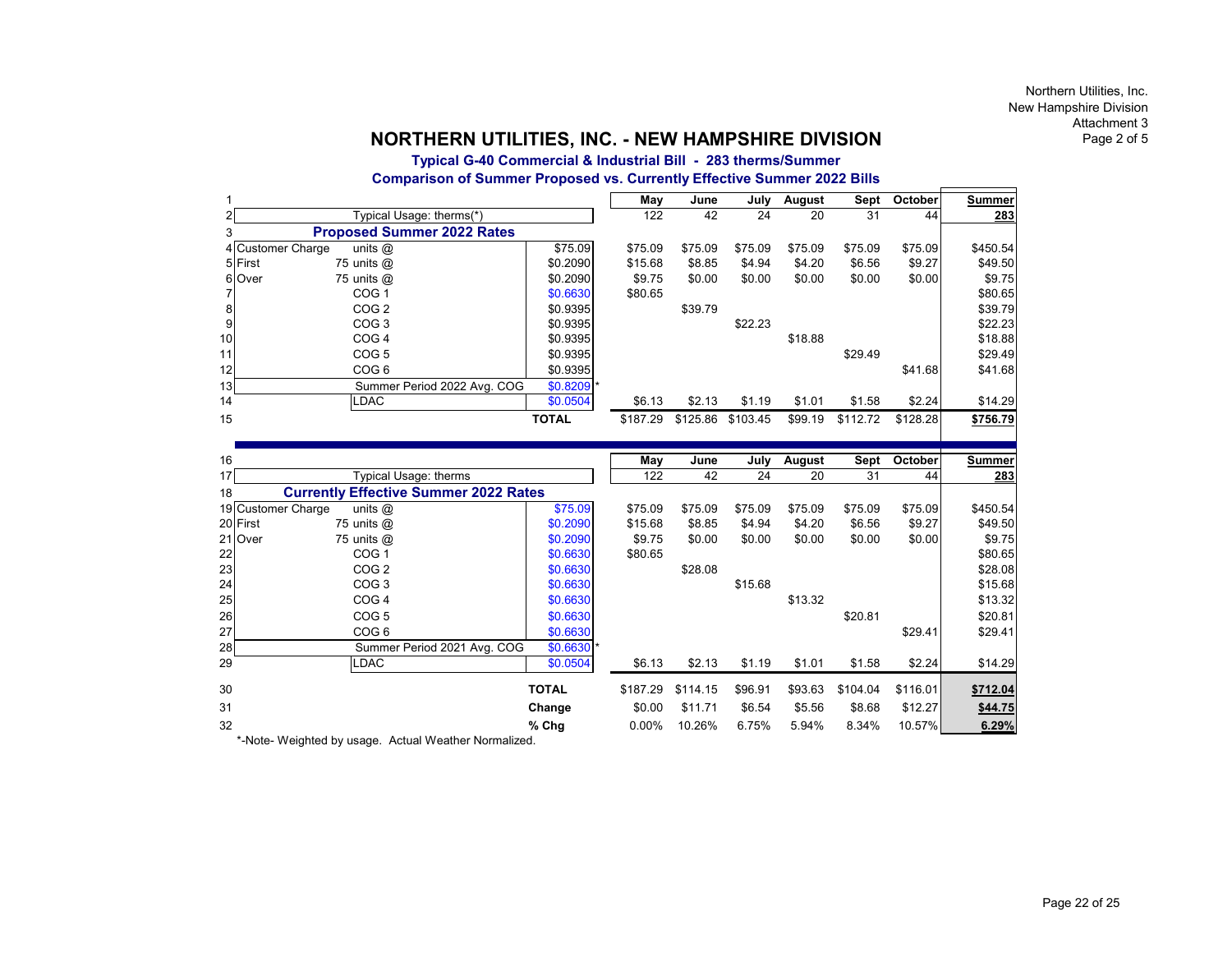# **Typical G-41 Commercial & Industrial Bill - 3,509 therms/Summer Comparison of Summer Proposed vs. Currently Effective Summer 2022 Bills**

|                   |                                   |              | May        | June     | July     | August   | Sept     | October    | <b>Summer</b> |
|-------------------|-----------------------------------|--------------|------------|----------|----------|----------|----------|------------|---------------|
| 2                 | Typical Usage: therms(1)          |              | 1,273      | 552      | 360      | 210      | 438      | 676        | 3,509         |
| 3                 | <b>Proposed Summer 2022 Rates</b> |              |            |          |          |          |          |            |               |
| 4 Customer Charge | units $@$                         | \$222.64     | \$222.64   | \$222.64 | \$222.64 | \$222.64 | \$222.64 | \$222.64   | \$1,335.84    |
| 5 All             | units $@$                         | \$0.2120     | \$269.83   | \$117.05 | \$76.31  | \$44.47  | \$92.94  | \$143.24   | \$743.85      |
| 6                 | COG <sub>1</sub>                  | \$0.6630     | \$843.87   |          |          |          |          |            | \$843.87      |
|                   | COG <sub>2</sub>                  | \$0.9395     |            | \$518.71 |          |          |          |            | \$518.71      |
| 8                 | COG <sub>3</sub>                  | \$0.9395     |            |          | \$338.18 |          |          |            | \$338.18      |
| 9                 | COG <sub>4</sub>                  | \$0.9395     |            |          |          | \$197.06 |          |            | \$197.06      |
| 10 <sup>1</sup>   | COG <sub>5</sub>                  | \$0.9395     |            |          |          |          | \$411.88 |            | \$411.88      |
| 11 <sub>1</sub>   | COG <sub>6</sub>                  | \$0.9395     |            |          |          |          |          | \$634.80   | \$634.80      |
| 12                | Summer Period 2022 Avg. COG       | $$0.8392$ *  |            |          |          |          |          |            |               |
| 13                | <b>LDAC</b>                       | \$0.0504     | \$64.15    | \$27.83  | \$18.14  | \$10.57  | \$22.10  | \$34.05    | \$176.84      |
| 14                |                                   | <b>TOTAL</b> | \$1,400.49 | \$886.22 | \$655.28 | \$474.74 | \$749.56 | \$1,034.74 | \$5,201.03    |

| 15        |                                                                                                                                                                                                                                                                                                  |              | May        | June     | July     | August   | Sept     | October  | <b>Summer</b> |
|-----------|--------------------------------------------------------------------------------------------------------------------------------------------------------------------------------------------------------------------------------------------------------------------------------------------------|--------------|------------|----------|----------|----------|----------|----------|---------------|
| 16        | Typical Usage: therms                                                                                                                                                                                                                                                                            |              | 1,273      | 552      | 360      | 210      | 438      | 676      | 3,509         |
| 17        | <b>Currently Effective Summer 2022 Rates</b>                                                                                                                                                                                                                                                     |              |            |          |          |          |          |          |               |
|           | 18 Customer Charge<br>units $@$                                                                                                                                                                                                                                                                  | \$222.64     | \$222.64   | \$222.64 | \$222.64 | \$222.64 | \$222.64 | \$222.64 | \$1,335.84    |
| 19 All    | units $@$                                                                                                                                                                                                                                                                                        | \$0.2120     | \$269.83   | \$117.05 | \$76.31  | \$44.47  | \$92.94  | \$143.24 | \$743.85      |
| <b>20</b> | COG <sub>1</sub>                                                                                                                                                                                                                                                                                 | \$0.6630     | \$843.87   |          |          |          |          |          | \$843.87      |
| 21        | COG <sub>2</sub>                                                                                                                                                                                                                                                                                 | \$0.6630     |            | \$366.05 |          |          |          |          | \$366.05      |
| 22        | COG <sub>3</sub>                                                                                                                                                                                                                                                                                 | \$0.6630     |            |          | \$238.66 |          |          |          | \$238.66      |
| 23        | COG <sub>4</sub>                                                                                                                                                                                                                                                                                 | \$0.6630     |            |          |          | \$139.07 |          |          | \$139.07      |
| 24        | COG <sub>5</sub>                                                                                                                                                                                                                                                                                 | \$0.6630     |            |          |          |          | \$290.66 |          | \$290.66      |
| 25        | COG <sub>6</sub>                                                                                                                                                                                                                                                                                 | \$0.6630     |            |          |          |          |          | \$447.97 | \$447.97      |
| <b>26</b> | Summer Period 2021 Avg. COG                                                                                                                                                                                                                                                                      | $$0.6630$ *  |            |          |          |          |          |          |               |
| 27        | LDAC                                                                                                                                                                                                                                                                                             | \$0.0504     | \$64.15    | \$27.83  | \$18.14  | \$10.57  | \$22.10  | \$34.05  | \$176.84      |
| 28        |                                                                                                                                                                                                                                                                                                  | <b>TOTAL</b> | \$1,400.49 | \$733.57 | \$555.75 | \$416.74 | \$628.34 | \$847.91 | \$4,582.80    |
| 29        |                                                                                                                                                                                                                                                                                                  | Change       | \$0.00     | \$152.66 | \$99.53  | \$58.00  | \$121.22 | \$186.83 | \$618.23      |
| 30        |                                                                                                                                                                                                                                                                                                  | $%$ Chg      | $0.00\%$   | 20.81%   | 17.91%   | 13.92%   | 19.29%   | 22.03%   | 13.49%        |
|           | $\star$ M and $\star$ M and $\star$ and $\star$ and $\star$ and $\star$ are contracted in the set of $\star$ and $\star$ and $\star$ and $\star$ and $\star$ and $\star$ and $\star$ and $\star$ and $\star$ and $\star$ and $\star$ and $\star$ and $\star$ and $\star$ and $\star$ and $\star$ |              |            |          |          |          |          |          |               |

\*-Note- Weighted by usage. Actual Weather Normalized.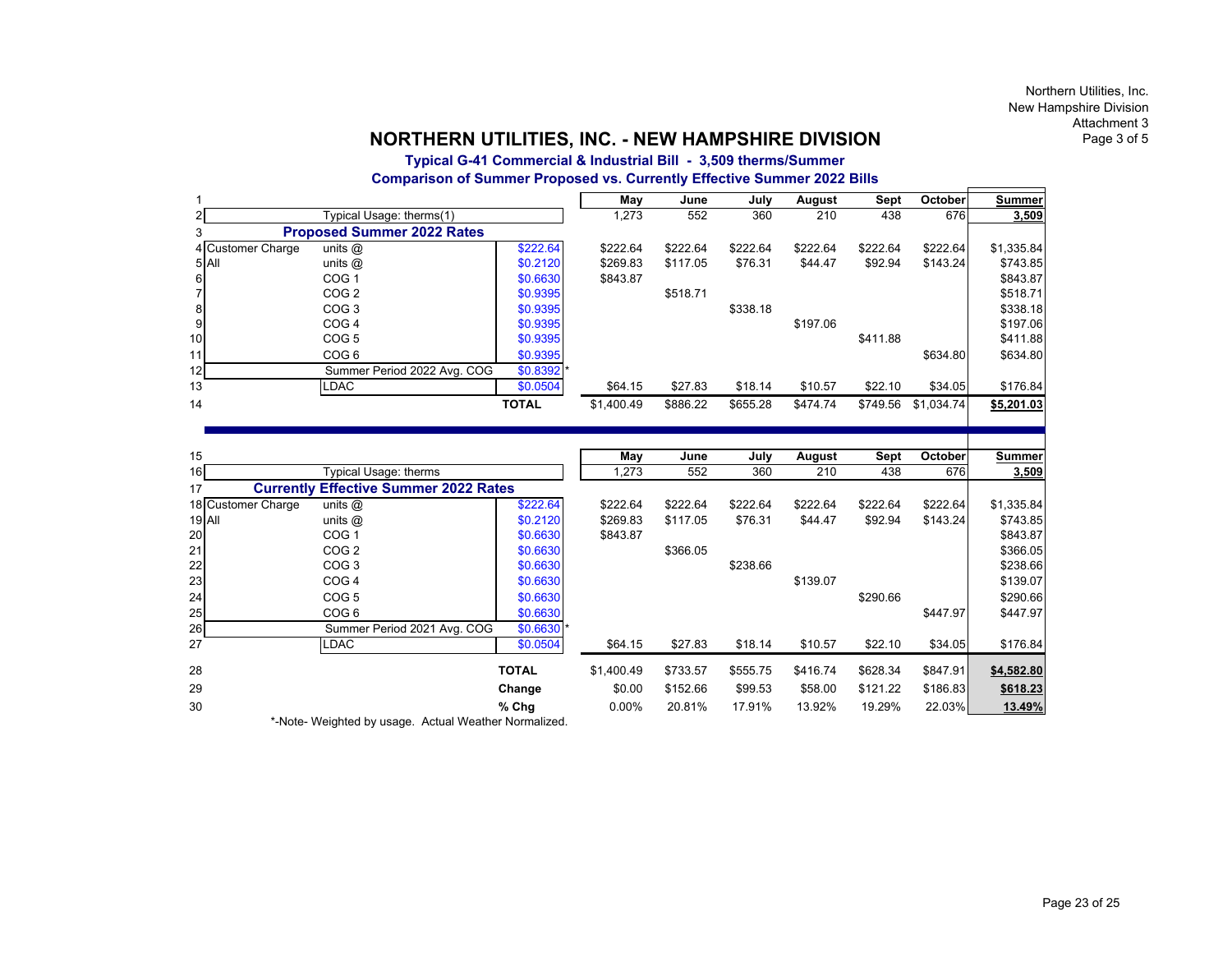# **Typical G-51 Commercial & Industrial Bill - 6,060 therms/Summer Comparison of Summer Proposed vs. Currently Effective Summer 2022 Bills**

|                 |                   |                                   |              | May        | June       | July       | August     | Sept       | <b>October</b> | Summer     |
|-----------------|-------------------|-----------------------------------|--------------|------------|------------|------------|------------|------------|----------------|------------|
| 2               |                   | Typical Usage: therms(1)          |              | 990        | 951        | 992        | 928        | 1,122      | 1,078          | 6,060      |
|                 |                   | <b>Proposed Summer 2022 Rates</b> |              |            |            |            |            |            |                |            |
|                 | 4 Customer Charge | units $@$                         | \$222.64     | \$222.64   | \$222.64   | \$222.64   | \$222.64   | \$222.64   | \$222.64       | \$1,335.84 |
| 5 First         |                   | 1,000 units $@$                   | \$0.1562     | \$154.65   | \$148.50   | \$154.87   | \$144.92   | \$156.20   | \$156.20       | \$915.34   |
| 6 Over          |                   | 1,000 units $@$                   | \$0.1312     | \$0.00     | \$0.00     | \$0.00     | \$0.00     | \$16.01    | \$10.27        | \$26.28    |
|                 |                   | COG <sub>1</sub>                  | \$0.5925     | \$586.63   |            |            |            |            |                | \$586.63   |
| 8               |                   | COG <sub>2</sub>                  | \$0.8690     |            | \$826.14   |            |            |            |                | \$826.14   |
| 9               |                   | COG <sub>3</sub>                  | \$0.8690     |            |            | \$861.62   |            |            |                | \$861.62   |
| 10 <sup>1</sup> |                   | COG <sub>4</sub>                  | \$0.8690     |            |            |            | \$806.23   |            |                | \$806.23   |
| 11              |                   | COG <sub>5</sub>                  | \$0.8690     |            |            |            |            | \$975.07   |                | \$975.07   |
| 12              |                   | COG <sub>6</sub>                  | \$0.8690     |            |            |            |            |            | \$937.00       | \$937.00   |
| 13              |                   | Summer Period 2022 Avg. COG       | \$0.8238     |            |            |            |            |            |                |            |
| 14              |                   | LDAC                              | \$0.0504     | \$49.90    | \$47.91    | \$49.97    | \$46.76    | \$56.55    | \$54.34        | \$305.44   |
| 15              |                   |                                   | <b>TOTAL</b> | \$1.013.83 | \$1.245.19 | \$1.289.10 | \$1.220.54 | \$1.426.48 | \$1.380.46     | \$7.575.60 |
|                 |                   |                                   |              |            |            |            |            |            |                |            |

| 16                                                 |                            |                             |              | May        | June     | July       | August   | Sept       | October    | <b>Summer</b> |
|----------------------------------------------------|----------------------------|-----------------------------|--------------|------------|----------|------------|----------|------------|------------|---------------|
| 17                                                 | Typical Usage: therms      |                             | 990          | 951        | 992      | 928        | 1,122    | 1,078      | 6,060      |               |
| <b>Currently Effective Summer 2022 Rates</b><br>18 |                            |                             |              |            |          |            |          |            |            |               |
|                                                    | 19 Customer Charge         | units $@$                   | \$222.64     | \$222.64   | \$222.64 | \$222.64   | \$222.64 | \$222.64   | \$222.64   | \$1,335.84    |
|                                                    | 20 First                   | 1,000 units $@$             | \$0.1562     | \$154.65   | \$148.50 | \$154.87   | \$144.92 | \$156.20   | \$156.20   | \$915.34      |
|                                                    | 21 Over                    | 1,000 units $@$             | \$0.1312     | \$0.00     | \$0.00   | \$0.00     | \$0.00   | \$16.01    | \$10.27    | \$26.28       |
| 22                                                 |                            | COG <sub>1</sub>            | \$0.5925     | \$586.63   |          |            |          |            |            | \$586.63      |
| 23                                                 |                            | COG <sub>2</sub>            | \$0.5925     |            | \$563.28 |            |          |            |            | \$563.28      |
| 24                                                 |                            | COG <sub>3</sub>            | \$0.5925     |            |          | \$587.46   |          |            |            | \$587.46      |
| 25                                                 |                            | COG <sub>4</sub>            | \$0.5925     |            |          |            | \$549.70 |            |            | \$549.70      |
| 26                                                 |                            | COG <sub>5</sub>            | \$0.5925     |            |          |            |          | \$664.82   |            | \$664.82      |
| 27                                                 |                            | COG <sub>6</sub>            | \$0.5925     |            |          |            |          |            | \$638.87   | \$638.87      |
| 28                                                 |                            | Summer Period 2021 Avg. COG | \$0.5925     |            |          |            |          |            |            |               |
| 29                                                 |                            | LDAC                        | \$0.0504     | \$49.90    | \$47.91  | \$49.97    | \$46.76  | \$56.55    | \$54.34    | \$305.44]     |
| 30                                                 |                            |                             | <b>TOTAL</b> | \$1,013.83 | \$982.33 | \$1,014.95 | \$964.02 | \$1,116.23 | \$1,082.32 | \$6,173.67    |
| 31                                                 |                            |                             | Change       | \$0.00     | \$262.86 | \$274.15   | \$256.53 | \$310.25   | \$298.14]  | \$1,401.93    |
| 32                                                 |                            |                             | $%$ Chg      | $0.00\%$   | 26.76%   | 27.01%     | 26.61%   | 27.79%     | 27.55%     | 22.71%        |
|                                                    | *-Note- Weighted by usage. |                             |              |            |          |            |          |            |            |               |